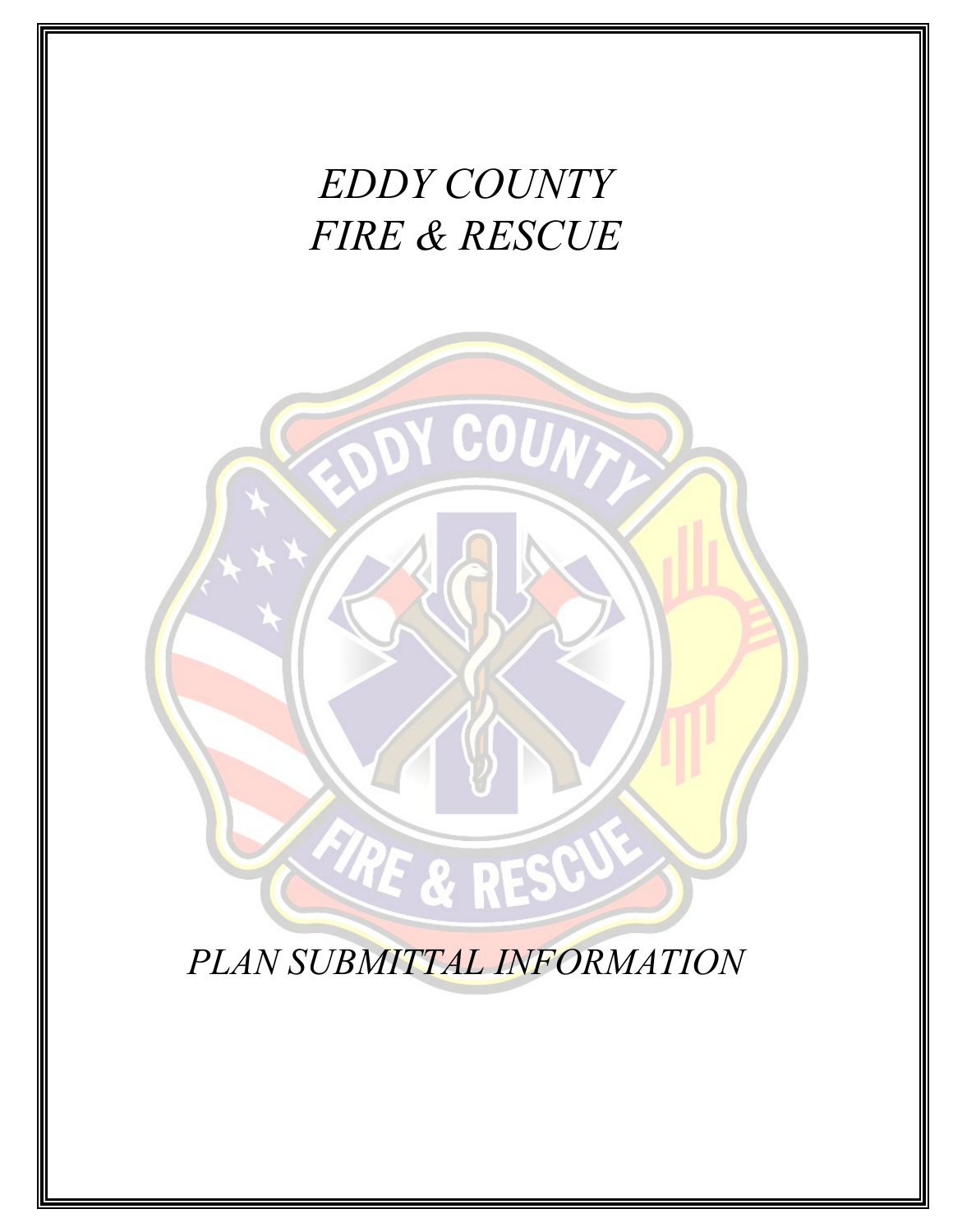## TABLE OF CONTENTS

| Table of Contents                                           | Page 1    |
|-------------------------------------------------------------|-----------|
| General Information and Scope of Work Letters               | Page 2    |
| Plan Submittal & Final Acceptance Process<br>(Simplified)   | Page 3    |
| Digitally Submitted Plans                                   |           |
| Plan Submittal Requirements                                 | Page 4    |
| Fire Alarm - Specific Requirements                          | Page 5    |
| Fire Sprinkler – Specific Requirements                      | Page 6    |
| Fire Pump – Specific Requirements                           | Page 7    |
| Water Storage Tanks - Specific Requirements                 | Page 8    |
| Wet Chemical Suppression Systems -<br>Specific Requirements | Page 9    |
| Clean Agent Systems - Specific Requirements                 | Page $10$ |
| <b>Final Acceptance Checklist</b>                           | Page 11   |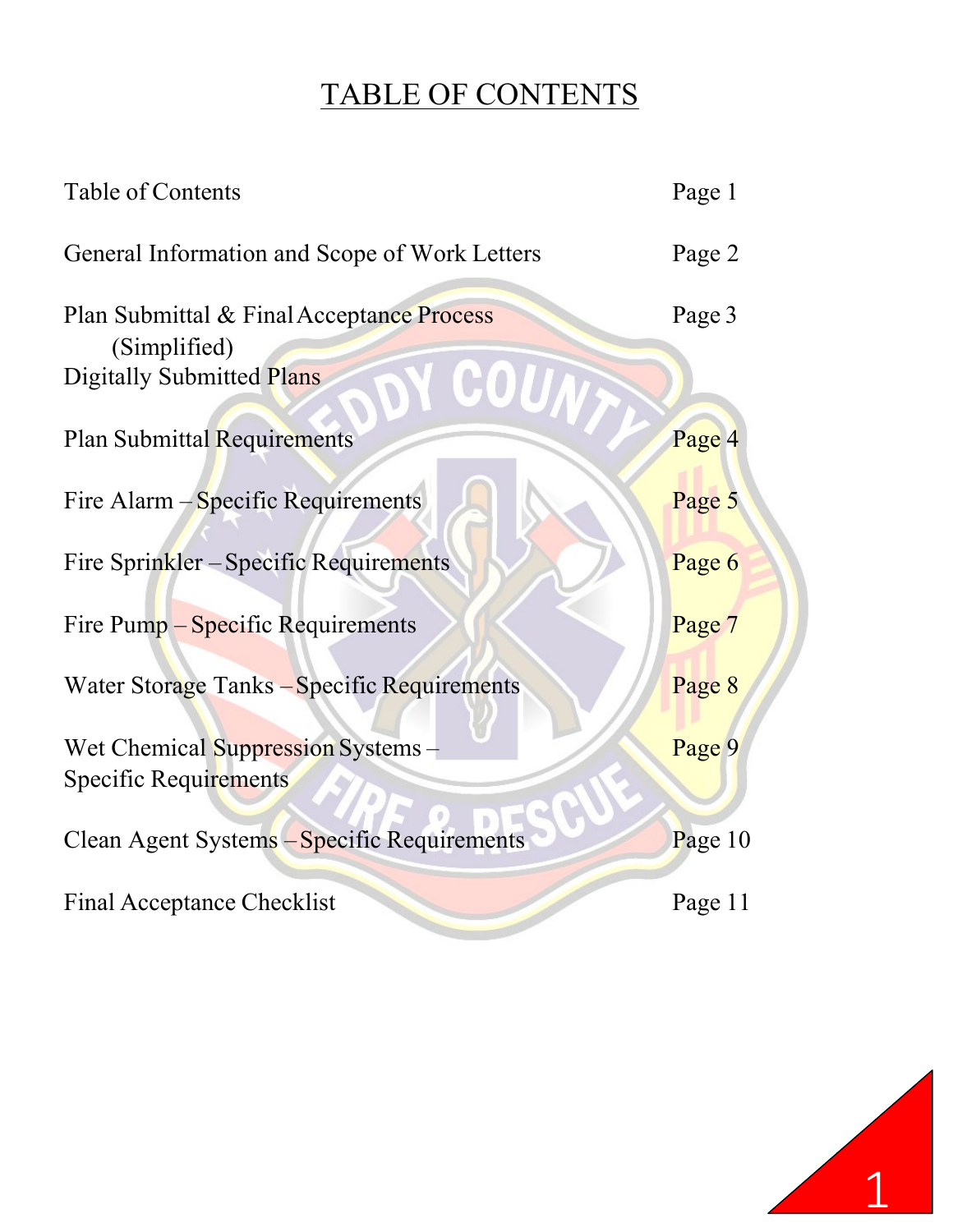#### **General Information**

All applicants providing submittal of plans for any fire protection system shall possess a valid Certificate of Fitness from the New Mexico State Fire Marshal's Office (SFMO) in accordance with NMAC 10.25.2. A copy of the Certificate of Fitness shall be present on any job site where any installation, inspection, or maintenance of a fire protection system is being conducted. The original shall be placed in a conspicuous location at the main office.

If your company does not possess a valid Certificate of Fitness, you may contact the New Mexico State Fire Marshal's Office at (505) 476-0080 or online at [https://www.nmdhsem.org/state-firemarshal/code](http://nmprc.state.nm.us/state-firemarshal/code-enforcement/index.html)[enforcement/#code to o](http://nmprc.state.nm.us/state-firemarshal/code-enforcement/index.html)btain an application form. If you are aware of a company performing work without a Certificate of Fitness, please report this to our office.

A valid Certificate of Fitness, along with the original signed and approved plans or Scope of Work letter shall be on-site whenever any installation, modification or alterations are being conducted on fire protection systems.

#### **Scope of Work Letter**

Applicants may submit a Scope of Work Letter to be reviewed and approved by the Eddy County Fire Marshal. The intent of a Scope of Work Letter is to allow for fire protection systems to be modified or altered when only minor changes are to be made, which do not cause a significant change to the originally approved design. Many factors are considered prior to approving the acceptance of a Scope of Work Letter. Customarily, alterations to fire protection systems with 10 or less appliances, or a fire sprinkler system with 19 heads or less, may be eligible to obtain a Scope of Work Letter.

A NM Licensed PE stamp is not required. Documented findings of review and analysis of the system, with requested alterations, shall be conducted and certified by a minimum of a NICET Level III for the respective system (excluding wet chemical extinguishing systems).

A Scope of Work Letter shall be submitted, on company letterhead, with the following information:

- 1. Date submitted
- 2. Complete name of the building and/or Project
- 3. Complete physical address, to include city, county, state, and zip code of job site.
- 4. Occupancy Classification per IFC 2015.
- 5. Occupant load of building or specific areas.
- 6. Square footage of each firearea(s).
- 7. Name of Fire Protection Installer with full address and telephone number.
- 8. Fire Protection Installer Point of Contact name, title, direct telephone number, and email address.
- 9. The NICET certified party name, certification number, expiration date of certification, and signed initials shall be on the plans.
- 10. All manufacturer specificationsheets.
- 11. Scope of Work and applicable notes.
- 12. Number of devices or appliances to be altered, installed, orrelocated.
- 13. An area designated to sign upon approval shall be provided. This area shall include a line for the date, title, printed name, and signature from this office.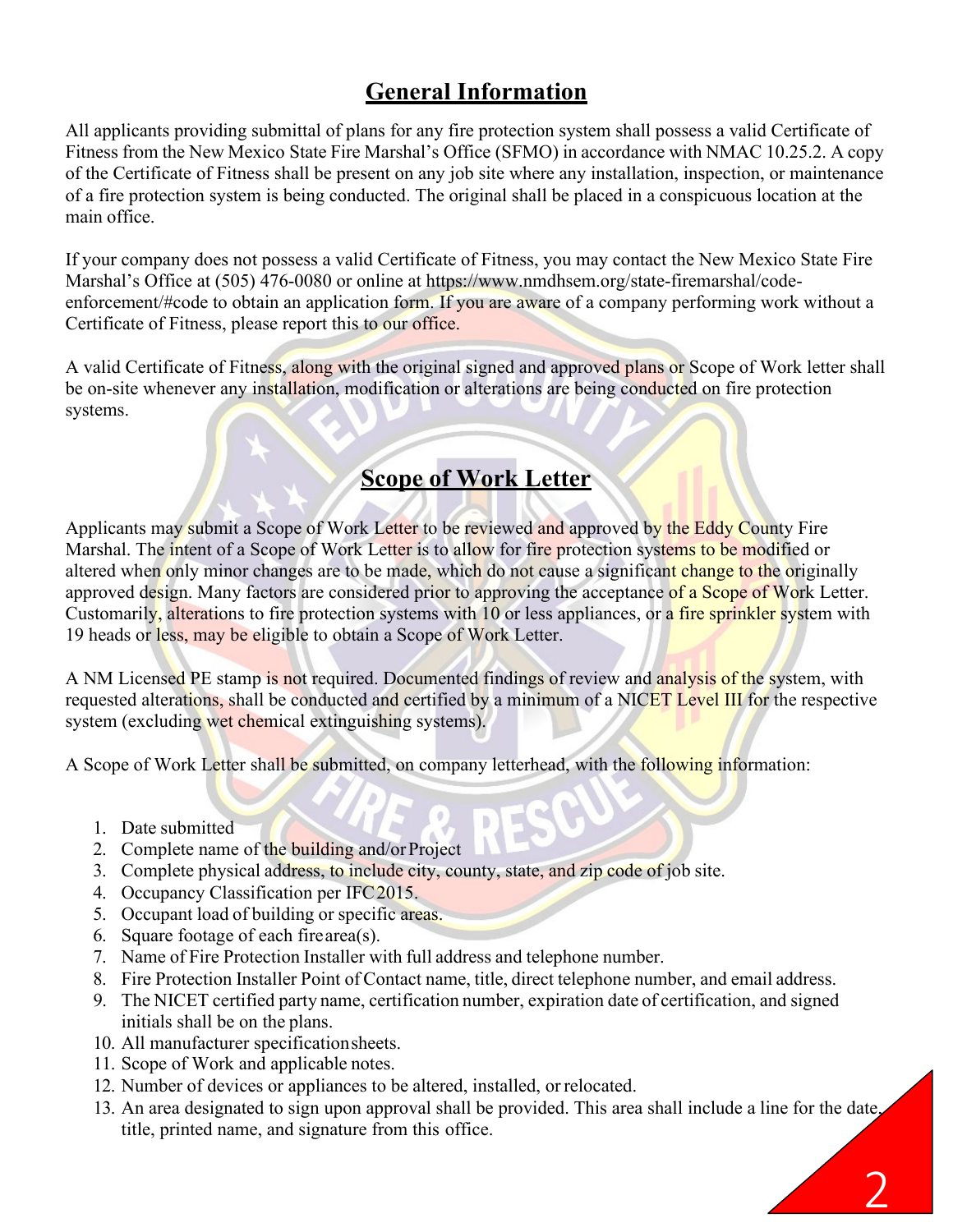#### **Plan Submittal and Final Acceptance Process (Simplified)**

- Plans submitted to Eddy County Fire & Rescue must be submitted in digital pdf format. Email plans to [jzuniga@eddycofire.org.](mailto:jzuniga@eddycofire.org)
- Also see *Electronically Submitted Plans* section of this document.
- $\checkmark$  Upon approval, an electronic copy will be emailed to the address provided. A minimum of 2 color copies of the plans, along with the acceptance letter, shall be printed and available at time of Final Acceptance.
- $\checkmark$  Upon receipt, plans are received and entered in the database.
- $\checkmark$  Plans are reviewed on a first come, first serve basis. Plans are either stamped as APPROVED, APPROVED WITH EXCEPTIONS, or REJECTED. If plans do not contain the required information (please see Plan Submittal Requirements), they will be rejected. Plans customarily do not take in excess of 15 business days to review, however, there may be delays due to increased plan submittals.
- Installation, modifications, or alterations to a fire protection system shall not begin until such time that the plans have been stamped as reviewed and approved by Eddy County Fire & Rescue.
- $\checkmark$  Once fire protection systems have been installed in accordance with the plans, a full pre-test shall be conducted in accordance with NFPA standards. If failures exist, the system(s) shall be corrected and pre-tested until such time that they pass successfully. Note: If there are multiple fire protection systems, all shall be pre-tested and function properly and in accordance with all applicable laws, codes, and standards.
- If a phased project, or a project with numerous fire protection systems, all representatives shall be contacted and verified by the superintendent, general contractor, or project manager to ensure all systems have been properly tested, pass, and are ready to schedule a Final Acceptance Test.
- Complete *Final Acceptance Checklist* and e-mail to [jzuniga@eddycofire.org](mailto:jzuniga@eddycofire.org)
- $\checkmark$  An ECFR employee will then be dispatched to [conduct a Final Acceptance Test at a d](mailto:sfmo.inspections@state.nm.us)etermined date and time. Approved/stamped plans, manufacturer specifications, testing documentation, and a representative from each system to be tested shall be on site.

#### **Electronically Submitted Plans**

Electronically submitted plans shall contain all the necessary information in the *Plan Submittal Requirement* section of this document, and the following:

- $\checkmark$  Only one electronic copy may be submitted per email.
- Electronic files shall be e-mailed to  $izuniga@eddycofire.org$
- $\checkmark$  Subject of email shall be the Project Name, County, City, and indication of fire protection system to be tested. Example is as follows:
	- o John Doe Elementary, San Miguel, Las Vegas, Fire Alarm
	- o Jane Doe Senior Center, McKinley, Gallup, Fire Sprinkler
- $\checkmark$  The electronic file shall be named as follows: Project name, Revision, Date submitted, and initials of fire protection system. Examples are as follows:
	- o John DoeElementary, Initial, 09.02.2019, FA(fire alarm)
	- o John Doe Elementary, Revision 3, 11.12.2019, FA
	- o Jane Doe Senior Center, Revision, 08.01.2019, FS(fire sprinkler)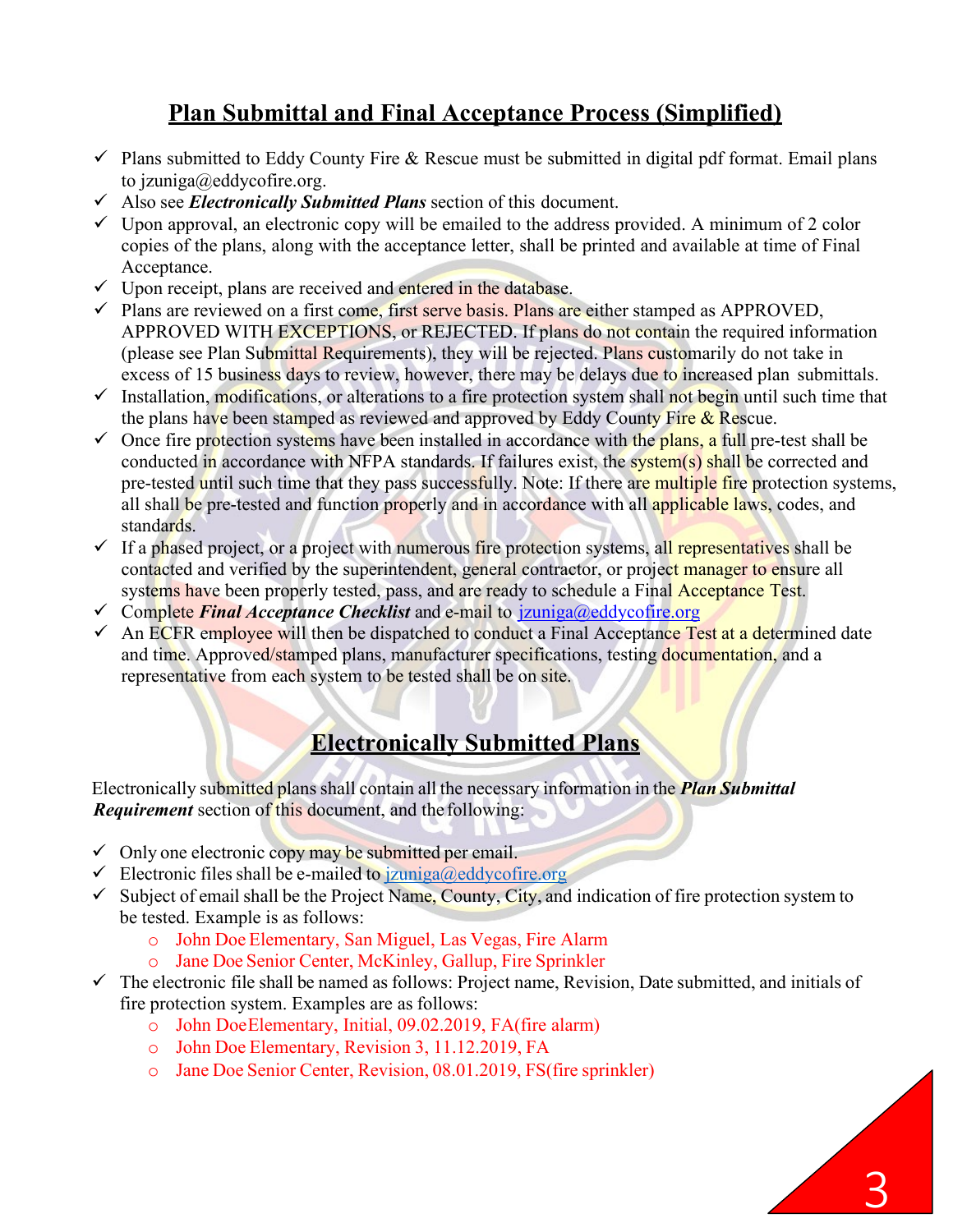#### **Plan Submittal Requirements**

Eddy County has adopted the International Fire Code, 2015 Edition, which requires the submittal of construction documents for all fire protection systems within the jurisdiction of Eddy County Fire & Rescue. All submittals shall include, at a minimum, all of the following information:

- o Complete name of the building and/orProject
- o PSFA Project Name and PSFA Number, if applicable.
- o Complete physical address, to include city, county, state, and zip code of job site.
- o Occupancy(ies) Classification(s) per IFC2015.
- o Occupant load of building or specific areas.
- o Square footage of each firearea(s).
- o All fire protection system(s) installed or to be installed, and location.
- o Elevator locations, new or existing, and whether or not Firefighter Recall equipped.
- o Name of Fire Protection Installer with full address and telephone number.
- o Fire Protection Installer Point of Contact name, title, direct telephone number, and email address.
- o NM Certificate of Fitness License Number.
- o NM Licensed Professional Engineer stamp with original signature on each page. Signature shall be in other than black ink or signed digitally.
- o Designers shall be a minimum of a NICET Level III or higher for water-based fire protection systems and fire alarm system design. The NICET certified party name, certification number, expiration date of certification, and signed initials shall be on the plans.
- o Scope of Work with applicablenotes.
- $\circ$  Each page shall provide a minimum of 3x5" box to apply ECFR stamp.
- o Plans shall include a scale and indicate a north arrow.
- $\circ$  Device legend and symbols in accordance with NFPA 170, or other symbols approved by the AHJ.<br> $\circ$  Legend shall indicate a symbol for each device, appliance, or appurtenance related to fire protection
- Legend shall indicate a symbol for each device, appliance, or appurtenance related to fire protection systems.
- o Site Plan with specific areas of work, no-work, and phased work, if applicable.
- o Phase work shall be included on separate sheets of submitted plans.
- o Floor plan shall indicate location of all fire protection system(s) and appurtenances, and whether new or existing, full, or partial, and indicate if at other than ground level.
- o 1 electronic copy shall be submitted. Hard copies will not be accepted.
- o Digital plans shall be submitted in PDF. Digital plans shall include all necessary information.
- $\circ$  Digital plans may be submitted to [jzuniga@eddycofire.org](mailto:jzuniga@eddycofire.org)
- o All indoor rooms and outdoor areas shall be properly identified by name and/or use.
- o Location, labeling and number of all [alarm-initiating](mailto:SFMO.plans@state.nm.us) devices and alarm notification appliances on floor plan.
- o Drawings and calculations shall clearly show a floor plan of each story, indicating the location of all exits, areas of refuge, walls, partitions, and fire rated assemblies, and the intended use of each area, room, or void space.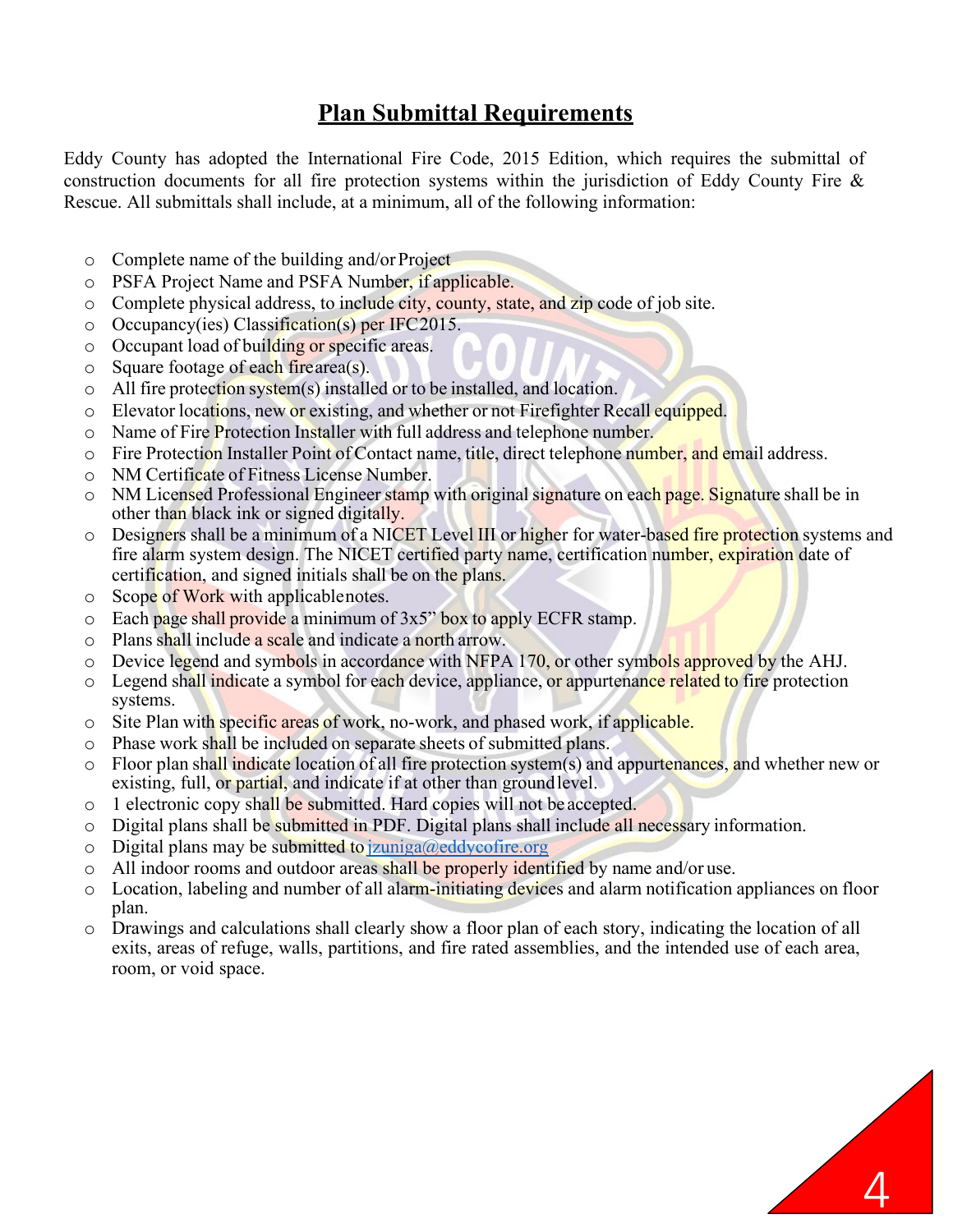#### **Fire Alarm - Requirements**

All submittals for fire alarm installations shall include what is required in the Plan Submittal Requirements and the following information:

- 1. Designed in accordance with NFPA 72, 2013 Edition ornewer
- 2. Type and classification of fire alarm system wiring.
- 3. Riser Diagram with single line riser diagram for devices on the fire alarm system for:
	- a. Initiating devices
	- b. Notification appliances with candela ratings and mounting selection
	- c. Elevator recall
	- d. Door hold open devices
	- e. Access control devices
	- f. Egress control devices
	- g. Module relays
	- h. Indication whether new or existing on each appliance or appurtenance
- 4. Sequence of Operations diagram
- 5. Fire alarm equipment and/or manufacturer specifications.
- 6. Communicator selection and location
- 7. Fire Document box location.
- 8. Approved signage indicating "Fire Alarm Control Panel locatedinside".
- 9. Source of primary and secondary power.
- 10. Battery and voltage drop calculations, if applicable.
- 11. HVAC units that are rated over 2,000 CFM shall have duct detection.
- 12. All fire protection and life safety systems such as water supply tanks, fire pumps, generators shall be monitored by the fire alarm control panel.
- 13. Fire Alarm Control Panel shall be installed in an approved location. Note: An annunciator may be required at an approved location by the fire code official.
- 14. A Record of Completion, as outlined in NFPA 72 2013 Edition, shall be provided by the installing contractor prior to requesting to schedule for a Final Acceptance Test.
- 15. Where field conditions necessitate any changes from the approved plans, a set of amended construction documents, often referred to as "as-builts", shall be submitted for review and approval. These plans shall comply with all plan submittal requirements.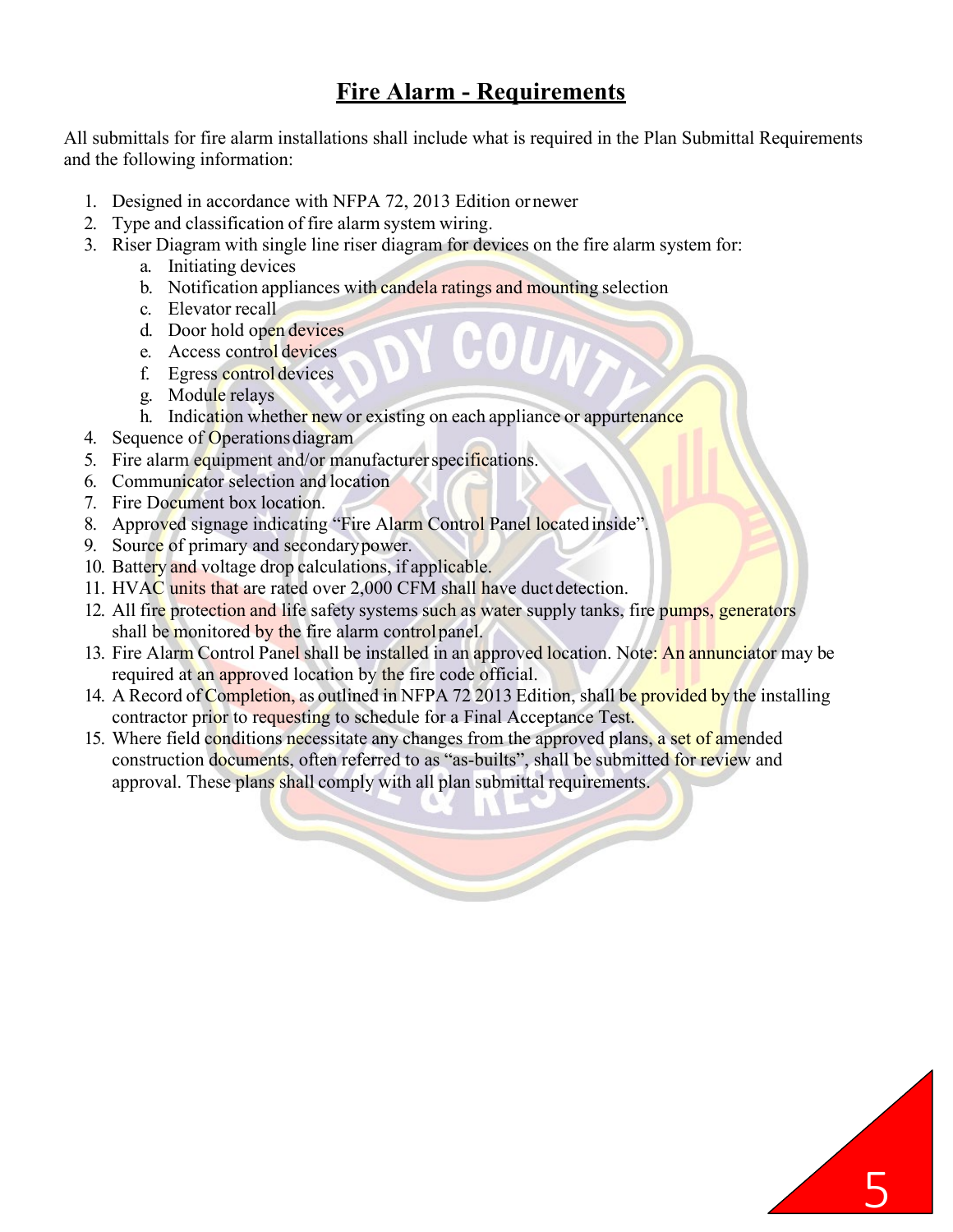#### **Fire Sprinkler – Specific Requirements**

All submittals for fire sprinkler installations shall include what is required in the Plan Submittal Requirements and the following information:

- 1. Designed in accordance with NFPA 13, 13R, and 13D, 2013 Edition ornewer
- 2. Type and schedule of piping
- 3. Fire sprinkler riser diagram with:
	- a. Inlet from below ground
	- b. FDC
	- c. Backflow preventer(s)
	- d. Indicating valves (supply, test valves and drainvalves)
	- e. Water flow switches
	- f. Main drain valve
	- g. Standpipes
	- h. Fire hydrants, to include hydrants used to perform flow tests.
	- i. All specifications for valves, backflow preventers, piping, victaulic connectors, seismic bracing, hangars, sprinkler heads, escutcheons, flex pipes, etc.
- 4. Fire sprinkler equipment and/or manufacturer specifications.
- 5. Indication of water source(s).
- 6. Hydraulic calculations with a minimum of 10% safetyfactor.
- 7. Location of connected systems such as water supply tanks, fire pumps, and generators.
- 8. System riser detail shall include spare sprinkler box, appropriate number of sprinkler heads, sleeve with appropriate nominal spacing at the base of the riser, and approved signage indicating "Fire Sprinkler Riser Room".
- 9. A signed above- and below-ground test certificates, as outlined in NFPA 13 2013 Edition, shall be provided by the installing contractor prior to requesting to schedule for a Final Acceptance Test.
- 10. Where field conditions necessitate any changes from the approved plans, a set of amended construction documents, often referred to as "as-builts", shall be submitted for review and approval. These plans shall comply with all plan submittal requirements.
- 11. Drawings shall clearly indicate total area, expressed in square feet, per floor protected by each system riser.
- 12. Drawings shall include full height cross-section elevation detail(s) indicating construction, and vertical/horizontal distances of sprinklers relative to underside of roof/ceiling and structural members.
- 13. Drawing legend shall indicate the manufacturer, temperature rating, orifice size, hydraulic K-Factor, and quantity of each type of sprinkler to be installed.
- 14. Provide a copy of water flow test results (dated within one year of drawingsubmittal date).
- 15. Drawings shall indicate a minimum temperature of 40 degrees Fahrenheit will exist for sprinkler system installation, if applicable.
- 16. Hydraulic calculations shall be prepared on form sheets that include a summary sheet, detailed work sheets, and a graph sheet.
- 17. Calculation summary sheet shall indicate the hazard classification. When multiple design densities are required to protect various hazards within a common system area, separate calculations shall be provided for each hazard area.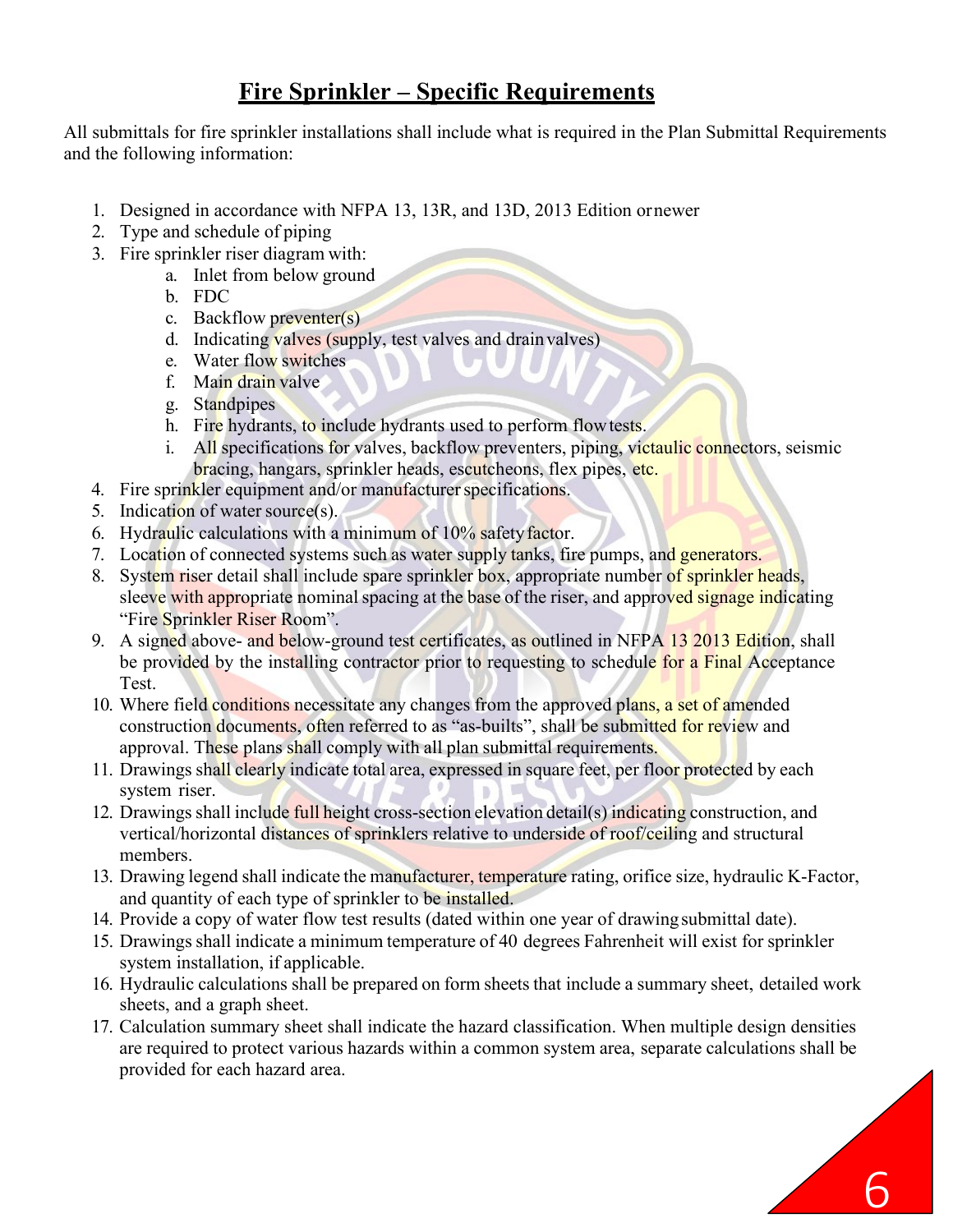#### **Fire Pump – Specific Requirements**

All submittals for fire pump installations shall include what is required in the Plan Submittal Requirements and the following information:

- 1. Designed in accordance with NFPA 20, 2013 Edition or newer shall be used
- 2. Name of commissioning party with complete physical address, to include city, county, state and zip code
- 3. Make and model of pump
- 4. Pump Rating gpm @ psi rpm
- 5. Suction main size, length, location, weight, and type of material, and point of connection to water supply, as well as size, and type of valves, valve indicators, regulators, meters, and valve pits, and depth to top of pipe below grade.
- 6. Water supply capacity information including the following:
	- a. Location and elevation of static and residual test gauge with relation to the riser reference point

7

- b. Flow location
- c. Static pressure, in psi
- d. Residual pressure, in psi
- e. Flow, in gpm
- f. Date
- g. Time
- h. Name of person who conducted the test or supplied the information
- i. Other sources of water supply, with pressure or elevation
- 7. Pump driver details including manufacturer, horsepower, voltage, or fuel system details
- 8. Controller manufacturer, type, and rating
- 9. Suction and discharge pipe, fitting, and valve types
- 10. Test connection piping and valves
- 11. Flow meter details (if used)
- 12. Jockey pump and controller arrangement, including sensing linedetails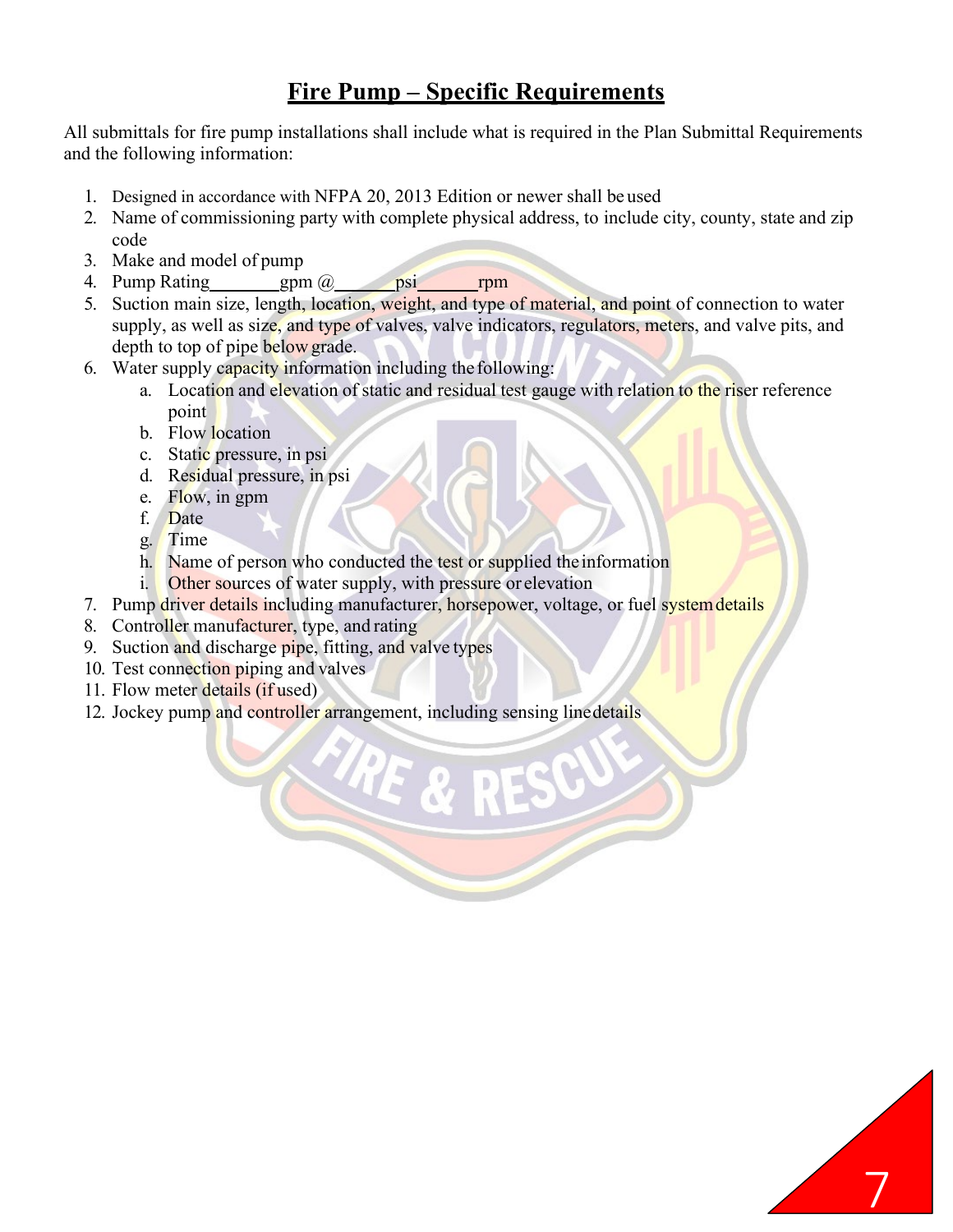#### **Water Storage Tanks – SpecificRequirements**

All submittals for water storage installations for fire protection shall include what is required in the Plan Submittal Requirements and the following information:

- 1. Designed in accordance with NFPA 22, 2013 Edition or newer
- 2. Above or below ground tank
- 3. Insulated or non-insulated
- 4. Capacity in gallons
- 5. Whether dedicated primarily for fire suppression, or fire suppression and domestic use (include percentages or gallons)
- 6. Replenishment rate
- 7. Location of fire hydrant
- 8. Location of FDC
- 9. Location of water temperature and water level sensing devices
- 10. All technical data pertinent to the storage tank shall beincluded

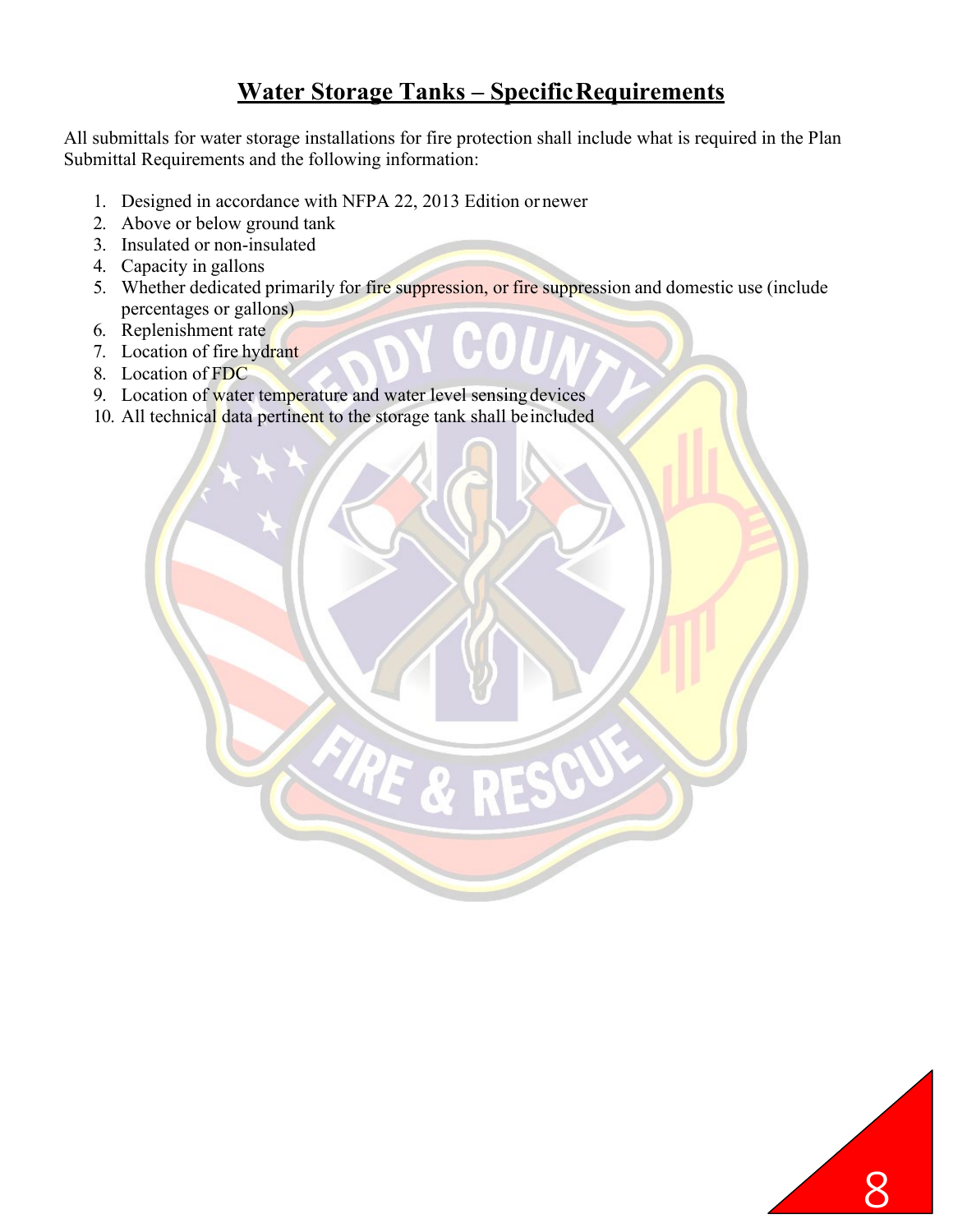#### **Wet Chemical Suppression Systems**

All submittals for wet chemical suppression system installations shall include what is required in the Plan Submittal Requirements and the following information:

- 1. Designed in accordance with NFPA 17A, 2013 Edition or newer
- 2. Show hood and duct dimensions (length, width, and height in inches) in relation to room
- 3. Appliance type, dimensions, and location in relation to hood installation.
- 4. Size, type, and number ofcylinders/tanks
- 5. Total number of flows permitted, and how many utilized.
- 6. Legend which indicates number, style, location, and temperature rating for all fusible links and nozzles
- 7. Number and location of manual pull station(s)
- 8. Number and location ofexits
- 9. Type, number, and location of automatic shut off devices and/or electrical shunts
- 10. The details on the system shall include the following:
	- a. Size, length, and arrangement of connected piping
	- b. Description and location of nozzles
	- c. Indication of elbows
- 11. Information shall be submitted pertaining to the following:
	- a. The location and function of detection devices
	- b. Operating devices
	- c. Auxiliary equipment
	- d. Electrical circuitry
- 12. Moving cooking equipment shall be provided with a means to ensure that it is correctly positioned in relation to the appliance discharge nozzle during cooking operations.
- 13. Number and location of Class K fire extinguishers
- 14. Number and location of audiovisual notification appliance. If a fire alarm system is not provided, at least one audiovisual notification appliance shall be installed in an approved location.
- 15. Manufacturer's specifications for nozzle placement
- 16. Manufacturer specification sheets/information for all appurtenances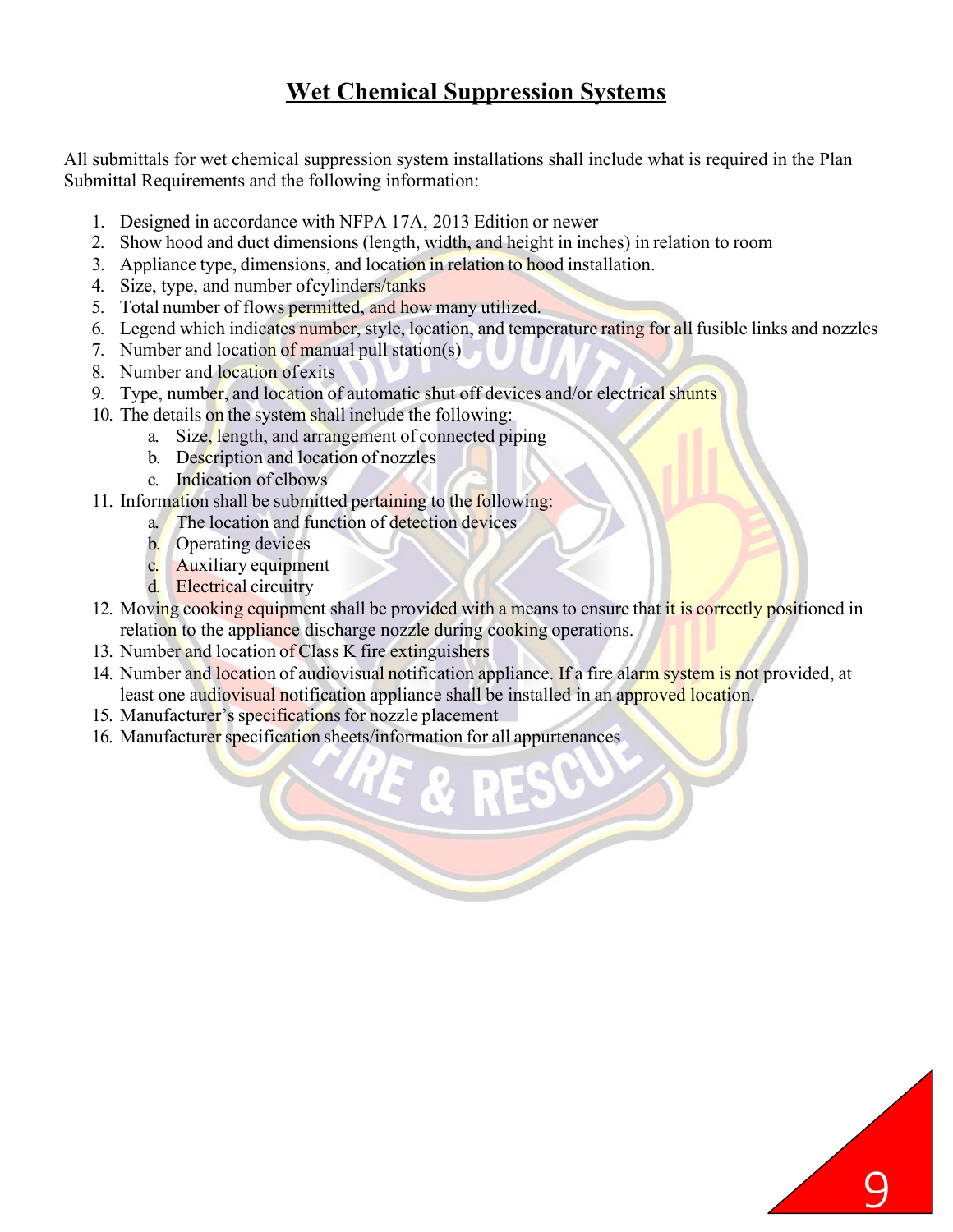#### **Clean Agent Systems**

All submittals for wet chemical suppression system installations shall include what is required in the Plan Submittal Requirements and the following information:

- 1. Designed in accordance with NFPA 2001, 2015 Edition ornewer
- 2. Size, type, number, and location of cylinders/tanks and securing method
- 3. System riser diagram
- 4. Sequence of Operation diagram
- 5. Manufacturer specifications for all appurtenances/system
- 6. Legend which indicates number, style, location, and types of all appurtenances, panels, relays, modules, nozzles, detection equipment, etc.
- 7. Whether clean agent system is networked or independently connected to an approved fire alarm system
- 8. Type, number, and location of automatic shut off devices and electrical shunts, if applicable.
- 9. The details on the system shall include the following:
	- a. Size, length, and arrangement of connected piping
	- b. Type and location ofnozzles
	- c. Scaled diagram of enclosure, to include any openings
- 10. Identification of the hazard to be protected
- 11. Notification appliances dedicated to the clean agent system shall differ in color from any existing building fire alarm devices. These appliances shall indicate "AGENT", "Clean Agent", or similar approved verbiage.

10

12. Whom shall perform the door fan test.